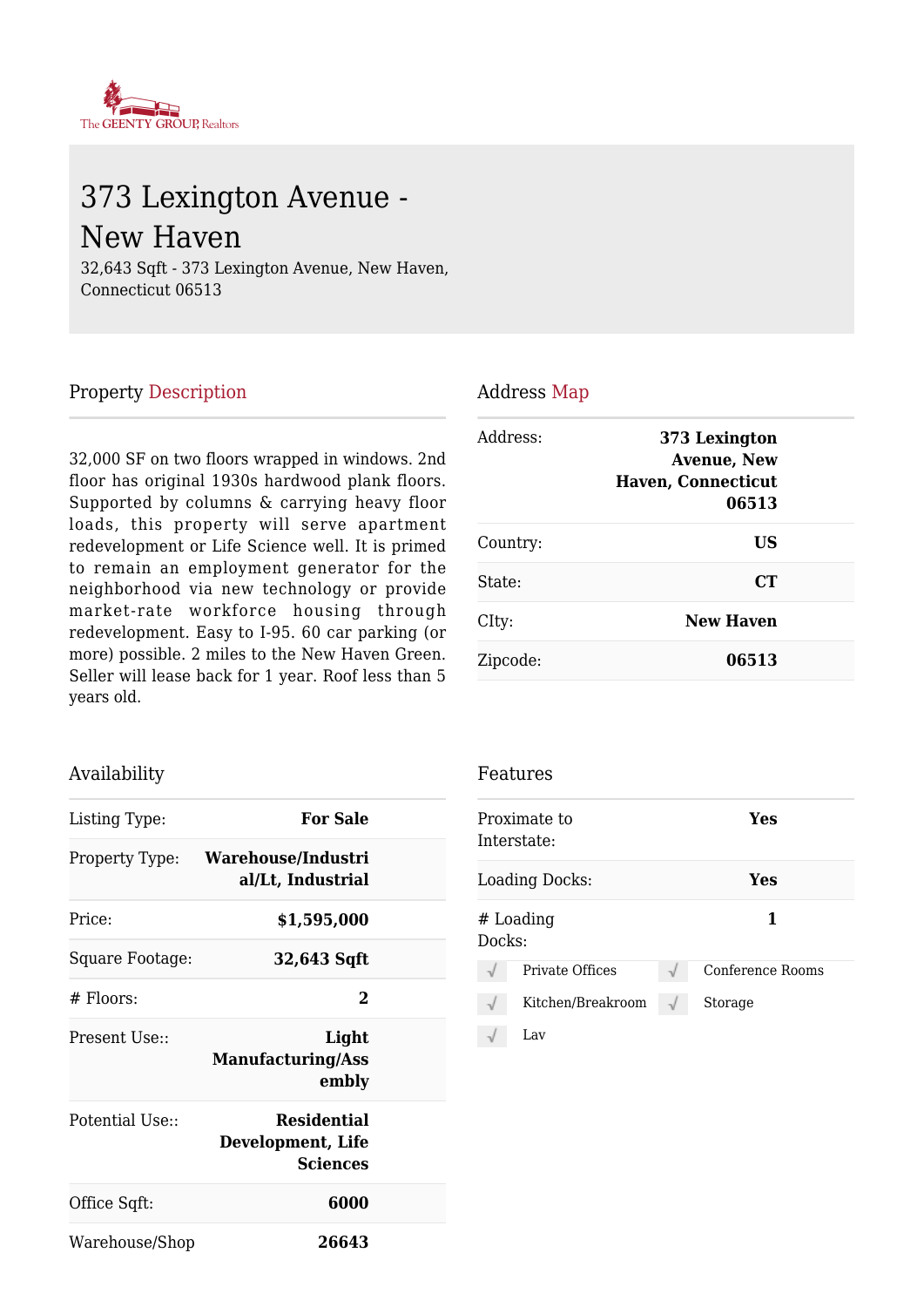Sqft:

| 1st Floor Area:            | 22,280 Sqft   |
|----------------------------|---------------|
| Minimum<br>Ceiling Height: | $10$ ft       |
| Maximum<br>Ceiling Height: | $12$ ft       |
| 2nd Floor Area:            | $10,263$ Sqft |
| Minimum<br>Ceiling Height: | 10 ft         |
| Maximum<br>Ceiling Height: | $12$ ft       |

# Building Details

| Stories:              | 2                                   |  |
|-----------------------|-------------------------------------|--|
| Year Built:           | 1930                                |  |
| Condition:            | <b>Very Good</b>                    |  |
| Roof:                 | <b>Rubber Membrane</b>              |  |
| Construction<br>Type: | <b>Masonry/Wood</b><br><b>Frame</b> |  |
| Total Floor Area:     | 32,643 Sqft                         |  |

| Lot(s):                          | 3                   |  |
|----------------------------------|---------------------|--|
| Area SF:                         | 42,253.20 Sqft      |  |
| Acreage:                         | $0.97$ Acre(s)      |  |
| Parking:                         | 60+ Possible        |  |
| Zoning:                          | RM1                 |  |
| Frontage:                        | 300 ft              |  |
| Depth:                           | 140                 |  |
| % Land<br>Coverage:              | 60                  |  |
| % Land<br>Coverage<br>Permitted: | 60                  |  |
| Condition of<br>Site:            | Cleared, Level, Dry |  |

### Utilities

| Availability: | Connected          |
|---------------|--------------------|
| Source:       | <b>Municipal</b>   |
| Type:         | <b>Sewer</b>       |
| Availability: | Connected          |
| Type:         | <b>Natural Gas</b> |
| Availability: | Connected          |

| Mechanicals |  |
|-------------|--|
|             |  |

| Heating:            | Oil/Steam                               |  |
|---------------------|-----------------------------------------|--|
| Air Conditioning:   | <b>None</b>                             |  |
| Other<br>Equipment: | <b>Alarm, Conveyor</b><br><b>System</b> |  |